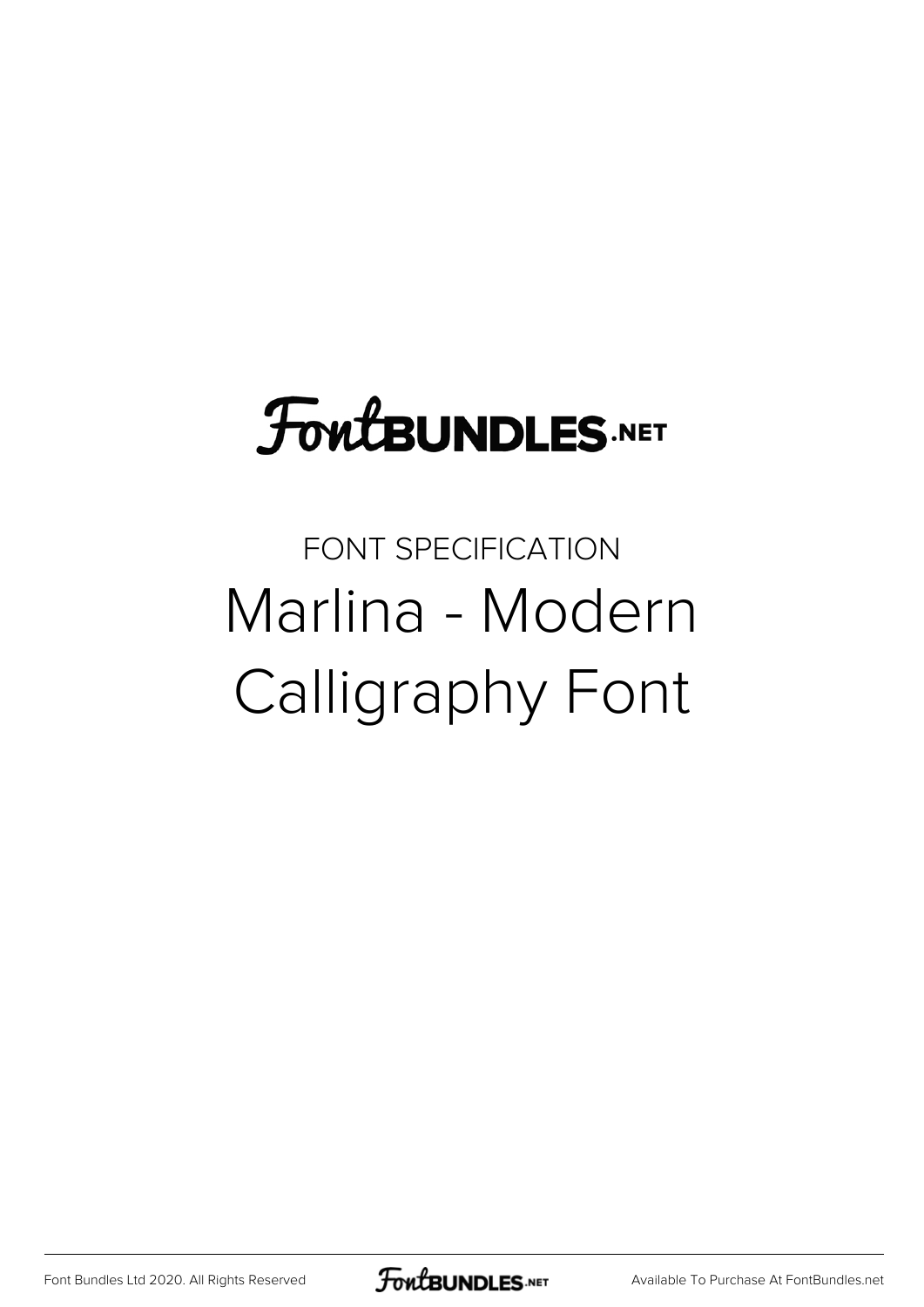## Marlina - Regular

**Uppercase Characters** 

ABCDEFGHIIKL MNOPORSTUVWX  $\mathcal{Y}$ 

Lowercase Characters

abcdefghijklmnopgrstw

 $v-wxyz$ 

Numbers

0123456789

**Punctuation and Symbols** 

 $1''$  # \$ % & ' ( ) \* + , -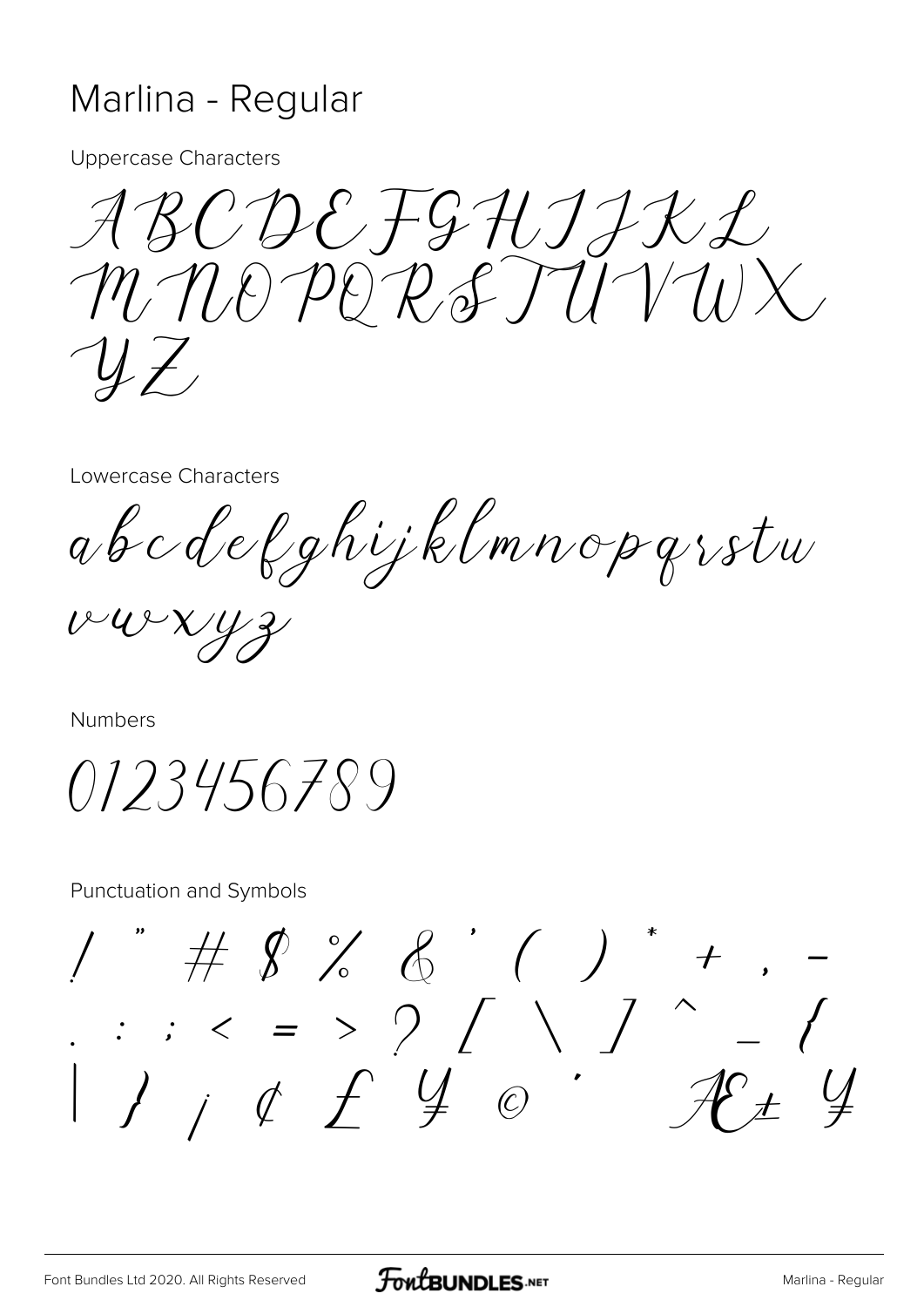All Other Glyphs

 $\lambda$  $\frac{1}{2}$  $\circ$  $\mathcal{P}$  $\hat{\ell}$   $\hat{\ell}$   $\hat{\ell}$   $\hat{\ell}$   $\hat{\ell}$   $\times$   $\hat{\ell}$   $\hat{\ell}$   $\hat{\ell}$  $\hat{U} \ddot{U} \dot{\Psi} \not\theta \quad \beta \dot{a} \not\theta \dot{a}$ a  $\dot{q}$   $\alpha$   $\zeta$   $\boldsymbol{L}$   $\varnothing$  $\overline{\mathbf{O}}$  $\hat{L}$ Œ  $\ddot{q}$ 

≫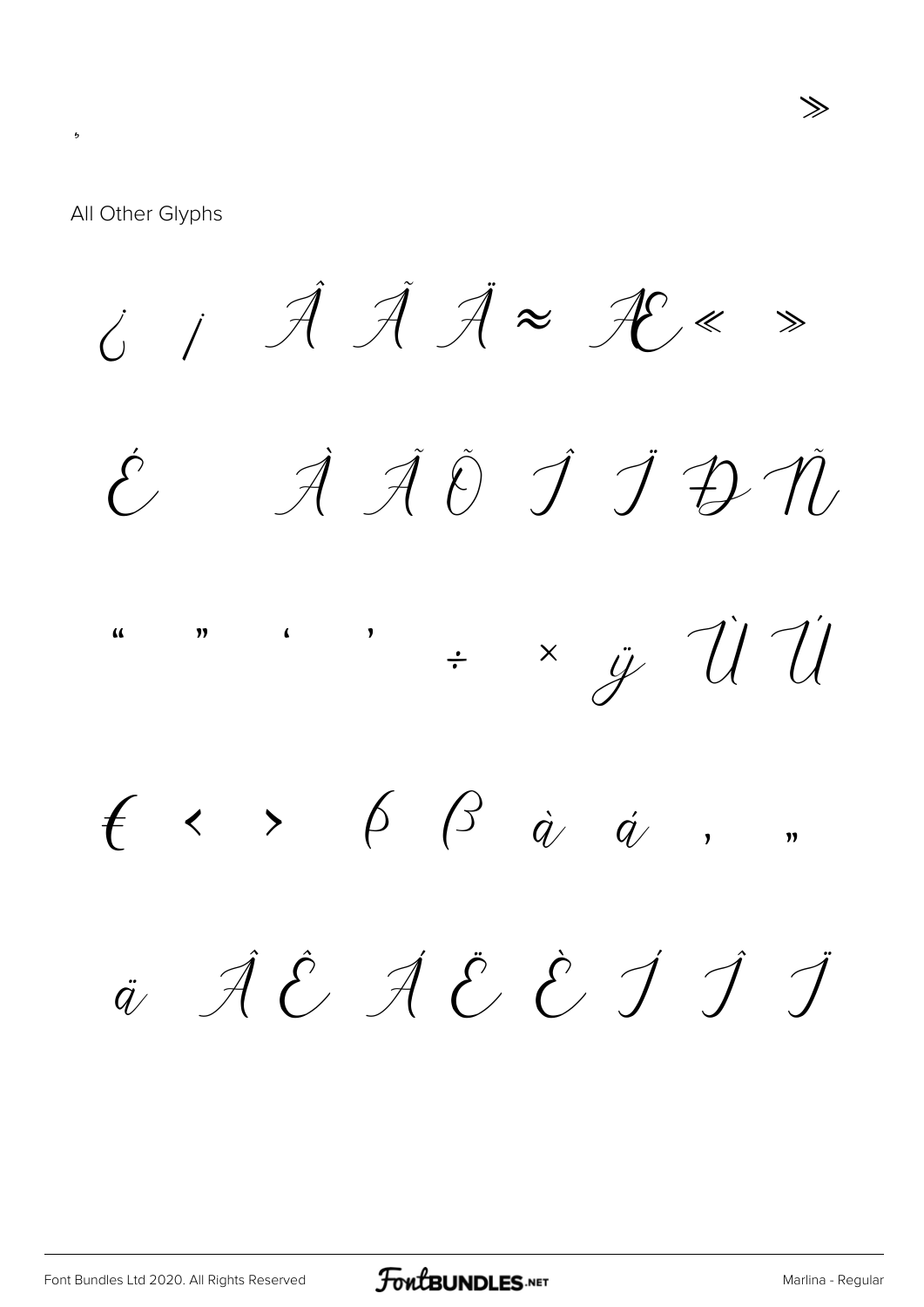$i$   $i$   $d$   $\alpha$   $\dot{\sigma}$   $\dot{\sigma}$  1  $\ddot{\sigma}$  ÷ ł  $\sigma$  œ  $\beta$   $\ddot{w}$   $\dot{y}$   $^6$ ÿ ? ? ? ? ? ?  $\mathcal{P}$ ? ? ? ? ? ? ? ? ? ? ? ? ? ? ? ? ? ? ? ? ? ? ? ? ? ?